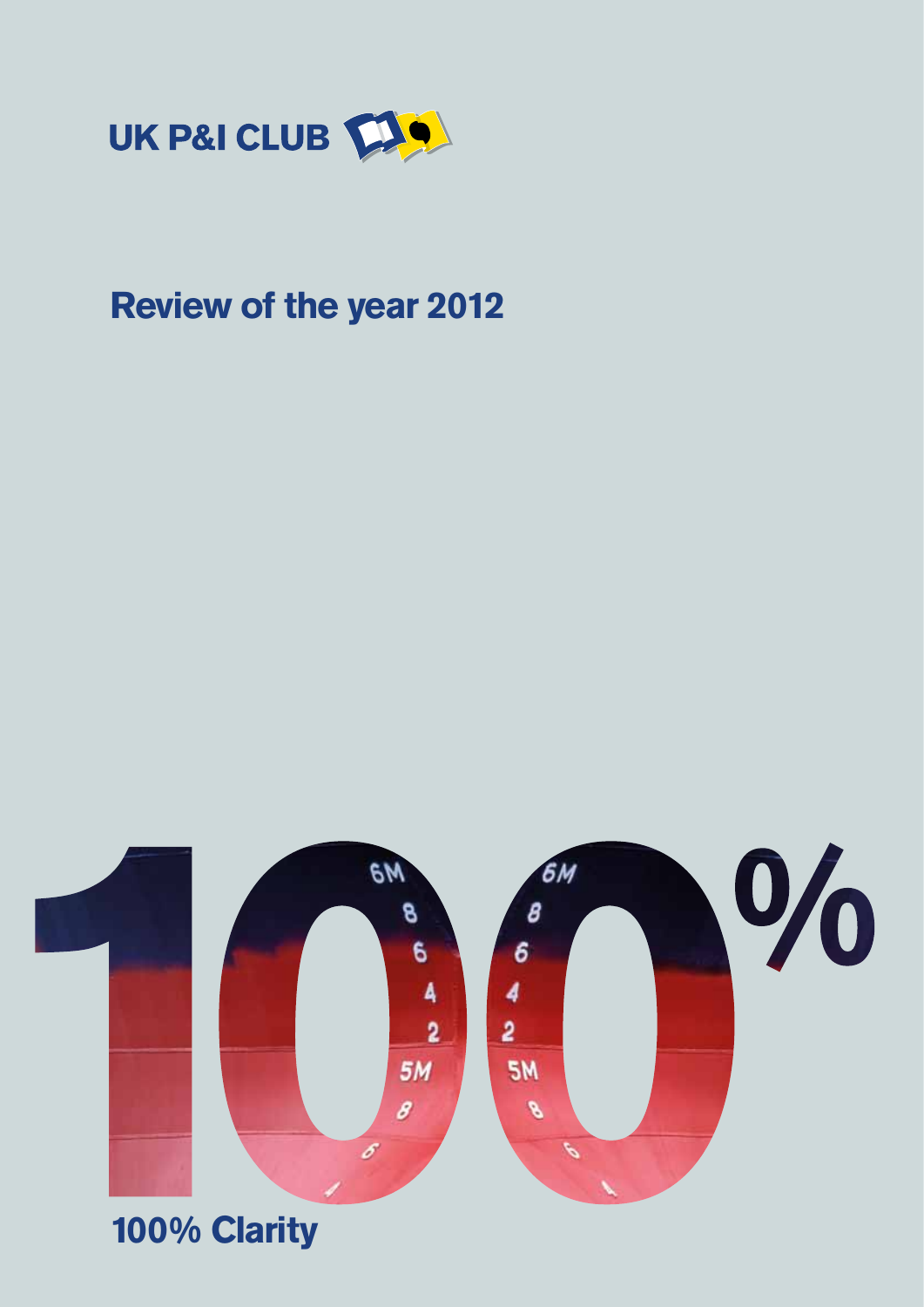





**Free reserve ratio** 



**Combined ratio**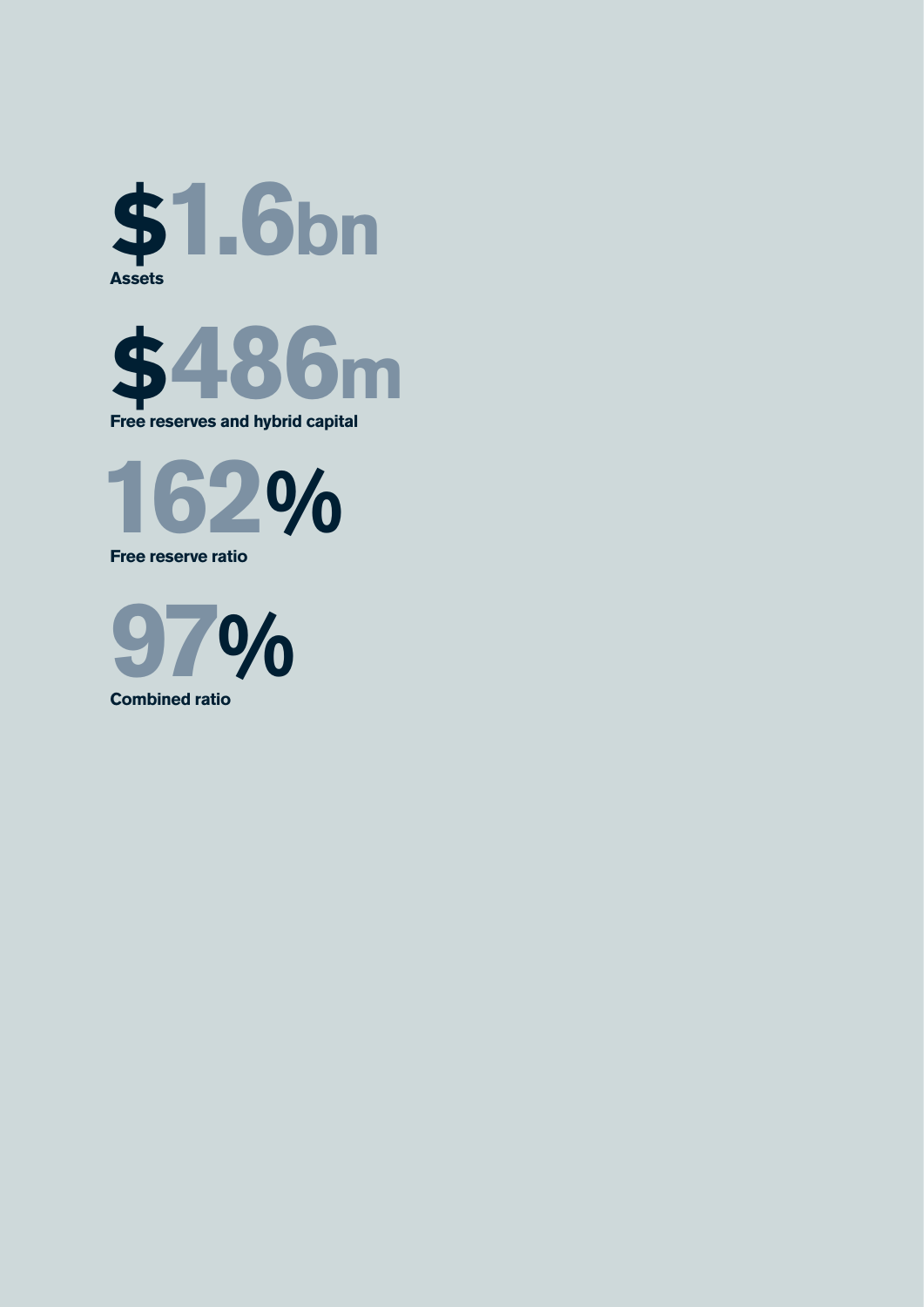# **100% Clarity**

**The Club has successfully rebuilt its capital position and continues to deliver the highest quality of service to members in what have been volatile and challenging times.**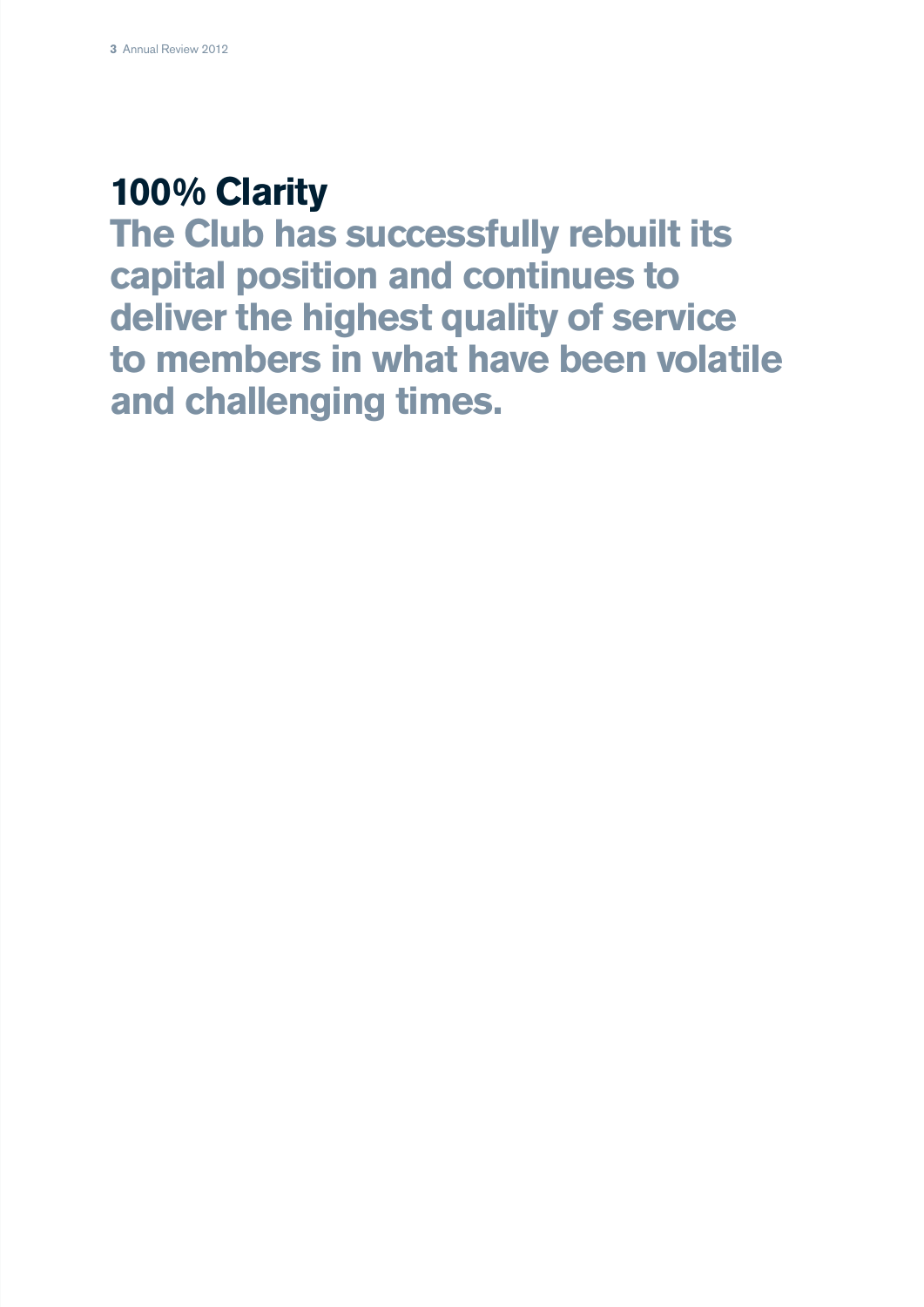# **Financial Highlights Combined ratio for this year is 97%. Another year of balanced underwriting.**

# **Financial strength**

- Free reserves and capital increased from \$478m to \$486m
- Free reserves and capital \$4.33 per gross ton
- A- stable S&P rating

 $\Omega$ 100 200 300 400 500 600 2010 2011 2012 Free reserves and hybrid capital **\$ million**

**Capital & reserves for financial years 2006 - 2012**

## **Claims values**



- Very low incidence of large claims in 2011
- Prudent approach to reserving maintained
- Pool credit balance of \$69m



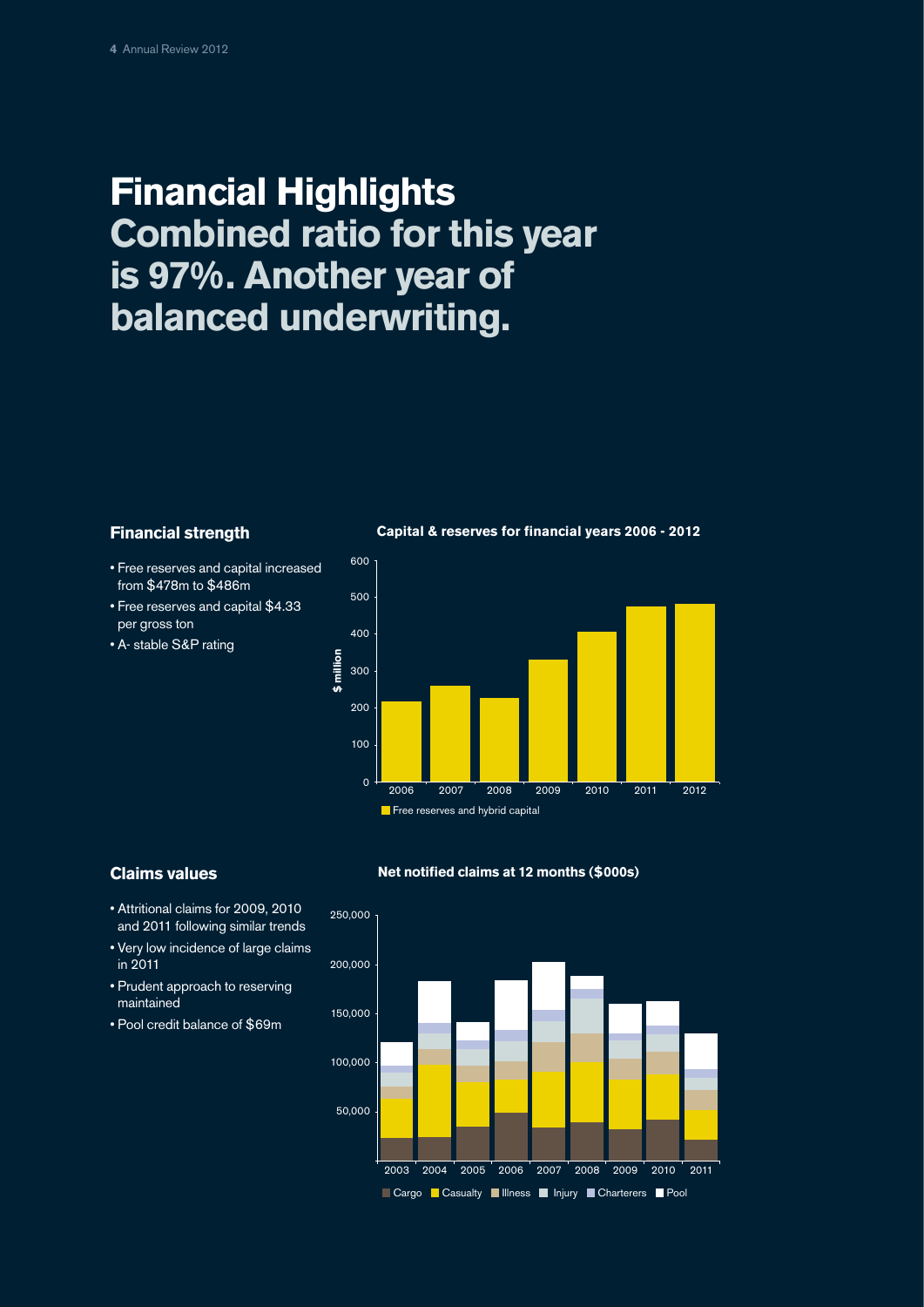# **Claims frequency**

- Significantly reduced over last 3 policy years
- Frequency down for all classes of claim
- Anticipated to increase when shipping markets recover



# **Underwriting discipline**

- 2011/12 combined ratio 97% on financial year basis (average combined ratio for last 4 policy years at 97%)
- Last two financial years below 100%

**Investments portfolio** • Investment return of \$18.6m

• Portfolio de-risked autumn 2011 in light of market conditions • Preservation of members' capital adopted as Club's investment strategy at a time of uncertainty and market volatility

for 2011

#### **Combined ratio for financial years 2006-2012**



### **February 2012 Asset Portfolio (February 2011 percentages in brackets)**



### **Number of claims at 12 months by policy year**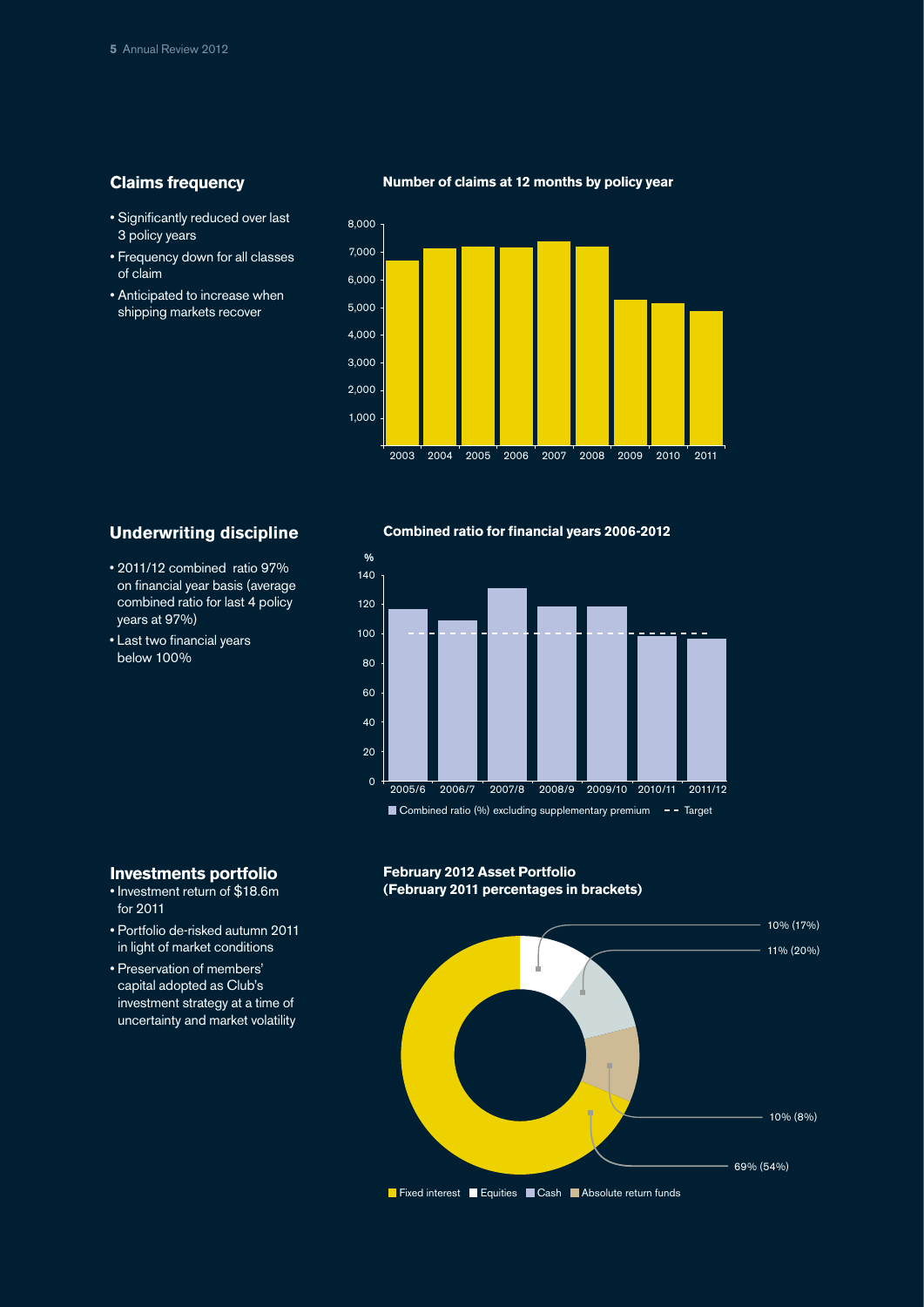# **Good result in difficult times**

**The Club is now in the top level of the International Group in terms of financial strength.** This year the Club achieved another operating surplus and a further increase in the free reserves and capital to \$486 million. This level of capital puts the Club's financial strength at the top level of its peer group in the P&I sector. This result is particularly pleasing as it comes in a year which has seen results elsewhere in the market adversely affected by an increase in claims and volatile investment returns.

Overall the Club produced a surplus of \$11 million. As is explained later in this Review, the result reflects continuing improvement in the claims reserves on the more recent policy years underpinned by a consistent approach to underwriting discipline and the quality of the Club's membership. The Club now has \$1.6 billion in total assets and a free reserve ratio of 162 per cent, which places it in the top level of the International Group in terms of financial strength.

### **Balanced underwriting**

Most importantly of all, the Club has achieved a balanced underwriting result for the second successive financial year, with a combined ratio of 97 per cent. This very positive result underlines the Club's commitment to its long term target of maintaining a combined ratio of 100 per cent or better.

It is important that the Club continues to aim for a combined ratio of 100 per cent or lower, since past experience has shown how quickly reserves can be reduced by successive underwriting deficits, even when starting at an apparently healthy level.



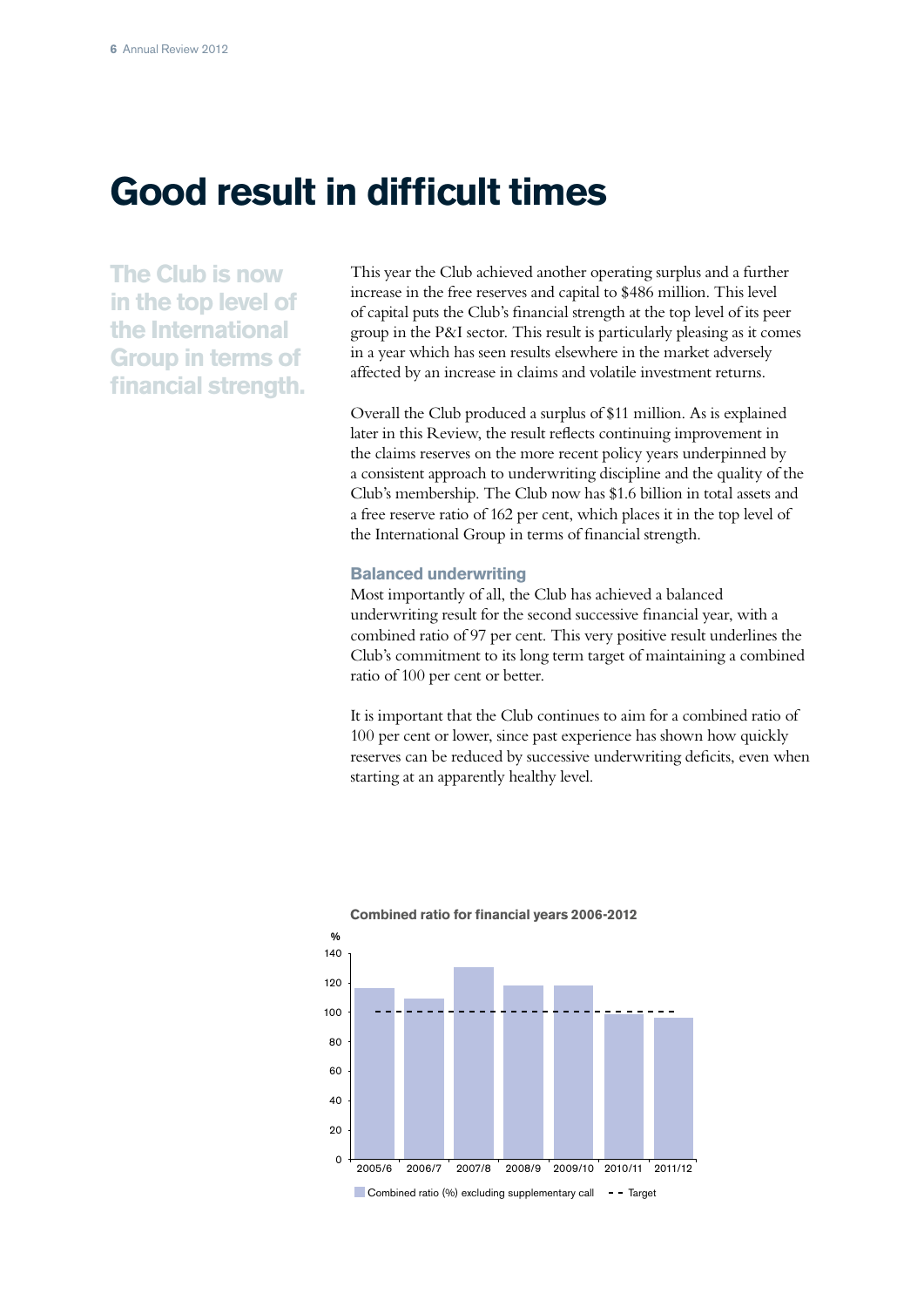# **Controlled growth**

The Club's return to the top level of the P&I market has been rewarded by increased support from new and existing members. During 2011 the Club took on a steady stream of new tonnage and this was followed by an encouraging 2012 renewal, which was one of the most successful in recent years. Tonnage was up over the year and now stands at 112 million gross tons of owned tonnage and around 80 million gross tons of chartered tonnage. 2011 was also another year of higher than usual turnover of tonnage at around 20 per cent of the total owned tonnage. This reflects the increased demolition of older ships on the one hand and a high number of new buildings on the other.

The growth in the Club's tonnage has not been at the expense of quality. In achieving a steady and balanced growth in tonnage the Club has maintained underwriting discipline and continued to decline business which does not come up to the required standard.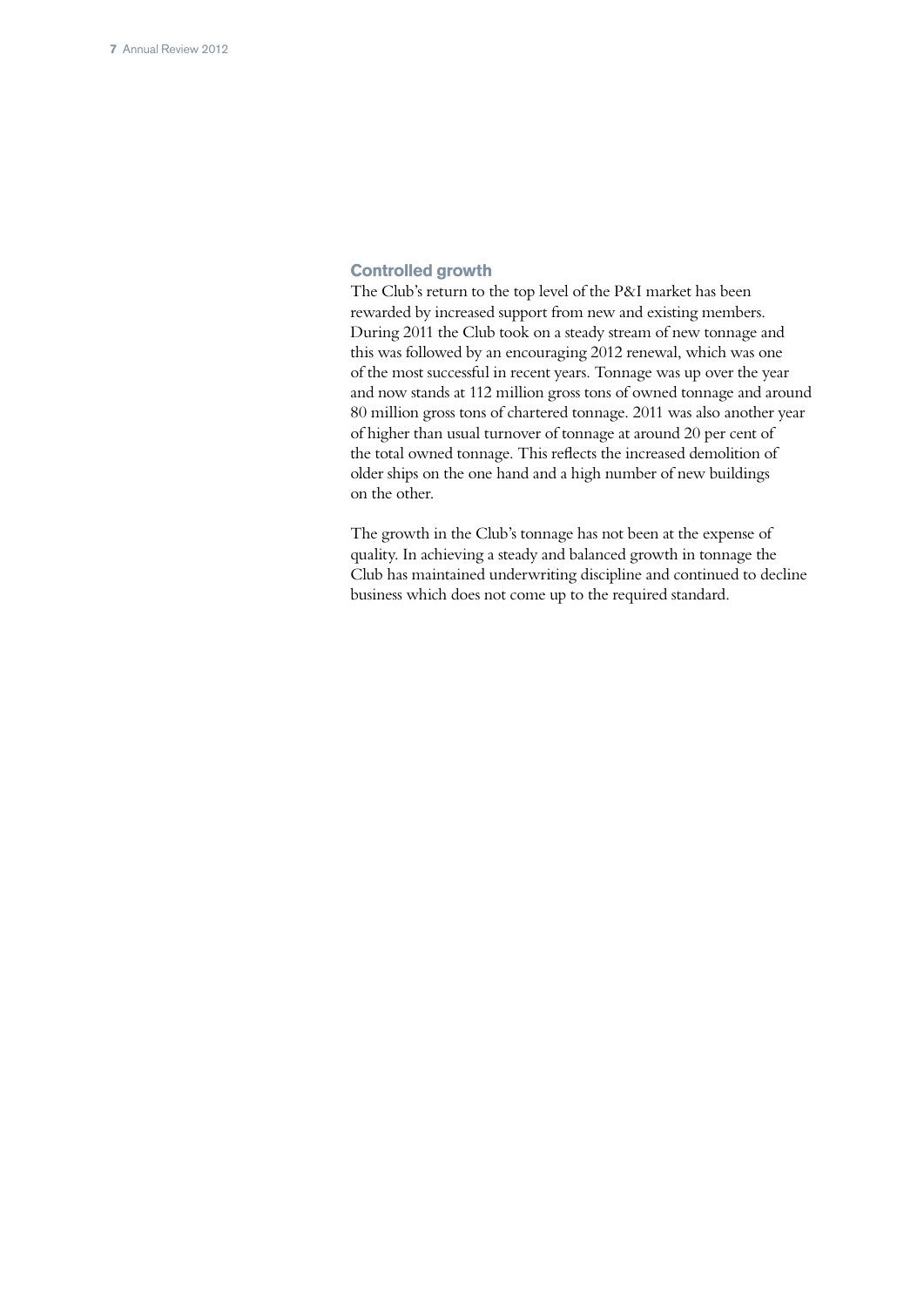# **Lower claims**

The improving claims position on all policy years since 2008 has been largely brought about by a reduction in the number of claims. Claims on the 2011 policy year were down 5 per cent on 2010, itself a low year for the number of claims, and some 30 per cent lower than the number of claims in 2007, leading to a reduction in the overall cost of claims. At the twelve month stage, net notified claims on the 2011 policy year are \$130 million compared to \$163 million for 2009 and \$172 million for 2010. Most significantly, the Club's exposure to the larger claims (those exceeding \$2 million) in 2011 was below the experience of recent years; the total cost of larger claims retained by the Club in 2011 was approximately 15 per cent of the historical average.

Clearly the reduction in world trade since the boom years in shipping in the middle part of the last decade has had a significant impact on the volume of claims. There is also an element of good fortune in the 2011 result as larger claims generally tend to be casualty claims such as collision and pollution, which by their very nature are random in occurrence. Therefore there is no basis to assume that the very low impact of large retained claims in 2011 will be repeated again in the current policy year.

The Club has also been able to contribute proactively to the reduction in claims by careful management of risks; from monitoring the Club's entry criteria, an extensive loss prevention programme, and strong claims management, through to the purchase of reinsurance designed to avoid the problems the Club faced when claims spiked at the height of the shipping boom. Looking back now to those high claims years, it is interesting to note that even at that time the UK Club's record on the International Group Pool was well below the Club's share of the Pool, which explains why the UK Club still has the largest credit balance on the Pool.



**Total net notified claims for policy years** 

#### **Number of claims at 12 months by policy year**

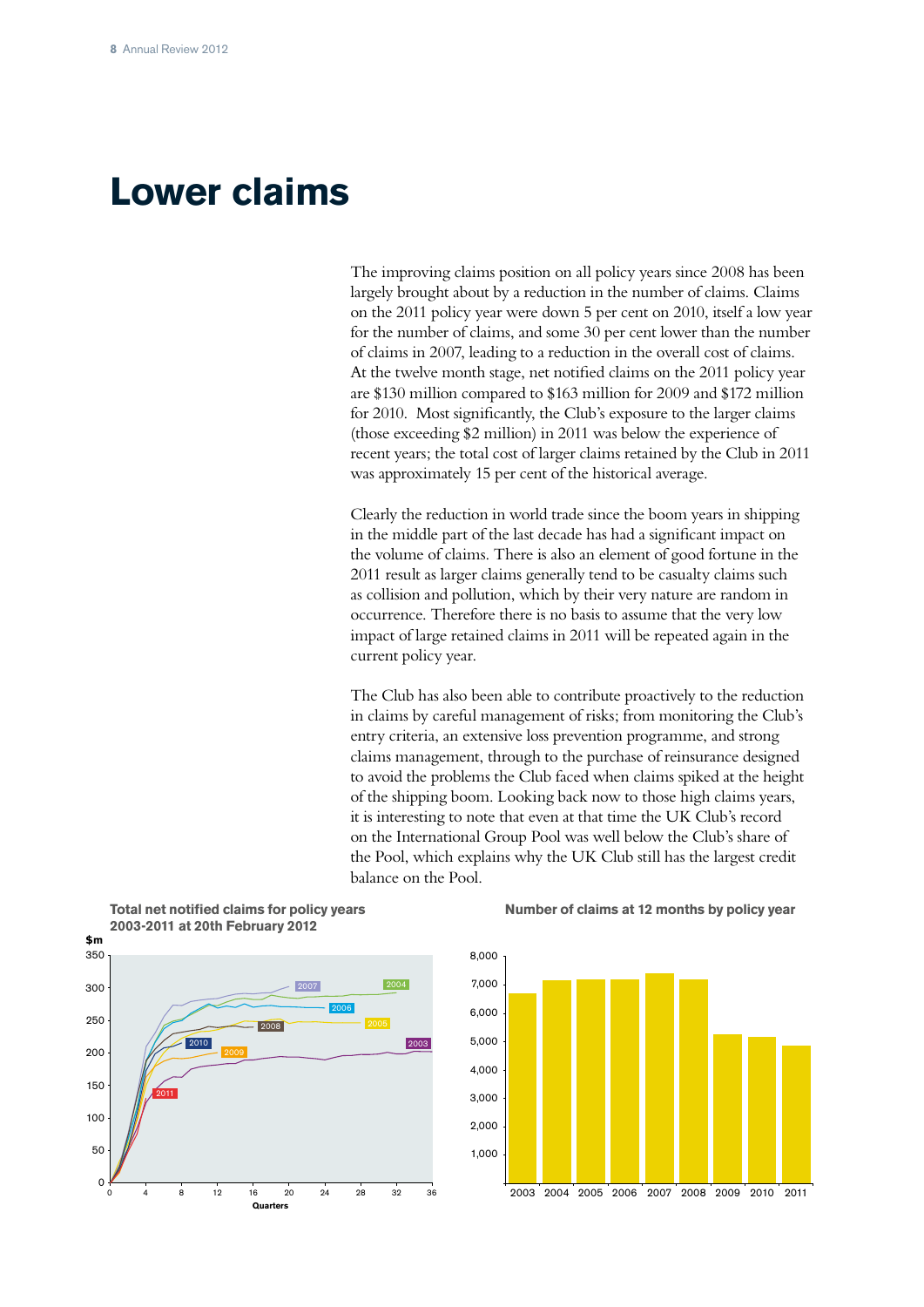**Improved claims position since 2008 largely due to reduced frequency of claims.**

Despite the improving claims position the Club has maintained a prudent approach to claims reserving. The 2011 policy year is only one year old and given that policy years can develop adversely after the first year, the Club has taken a cautious approach when setting the expected overall claims outcome. Nonetheless, it is expected the year will continue to improve which is a comforting position to be in going into the 2012 policy year which could produce a higher level of claims.

While the Club has not yet brought any claims to the Pool in 2011, the year was notable for two significant and high profile claims on the Pool; the RENA and the COSTA CONCORDIA. Although claims on the Pool are running below their peak in 2006 and 2007, they are still significantly higher than the most recent three policy years. However, even if there is significant deterioration in the Pool on 2011, the Club is protected by its own Pool reinsurance policy which effectively caps the Club's exposure for 2011.

### **Claims inflation**

The current reduction in claims frequency should not be grounds for complacency concerning future claims inflation. The underlying long term average cost per claim has been inflating at about five per cent each year, with some categories of claims inflating at rates of up to 15 per cent. Indeed, personal injury claims have been one of the most costly categories of claims in the past decade and were exacerbated by rising medical costs and wage inflation. Illness claims, albeit less costly and shorter in development, have shown a similar trend to injury claims.

While shipping markets remain depressed, it is expected that the total cost of claims will remain lower. But, improvements, even in regional markets could quickly change the position. It is essential premiums charged by the Club keep moving forward at subsequent renewals.



**Clubs share of net notified Pool claims at 20th February 2012 by policy year**

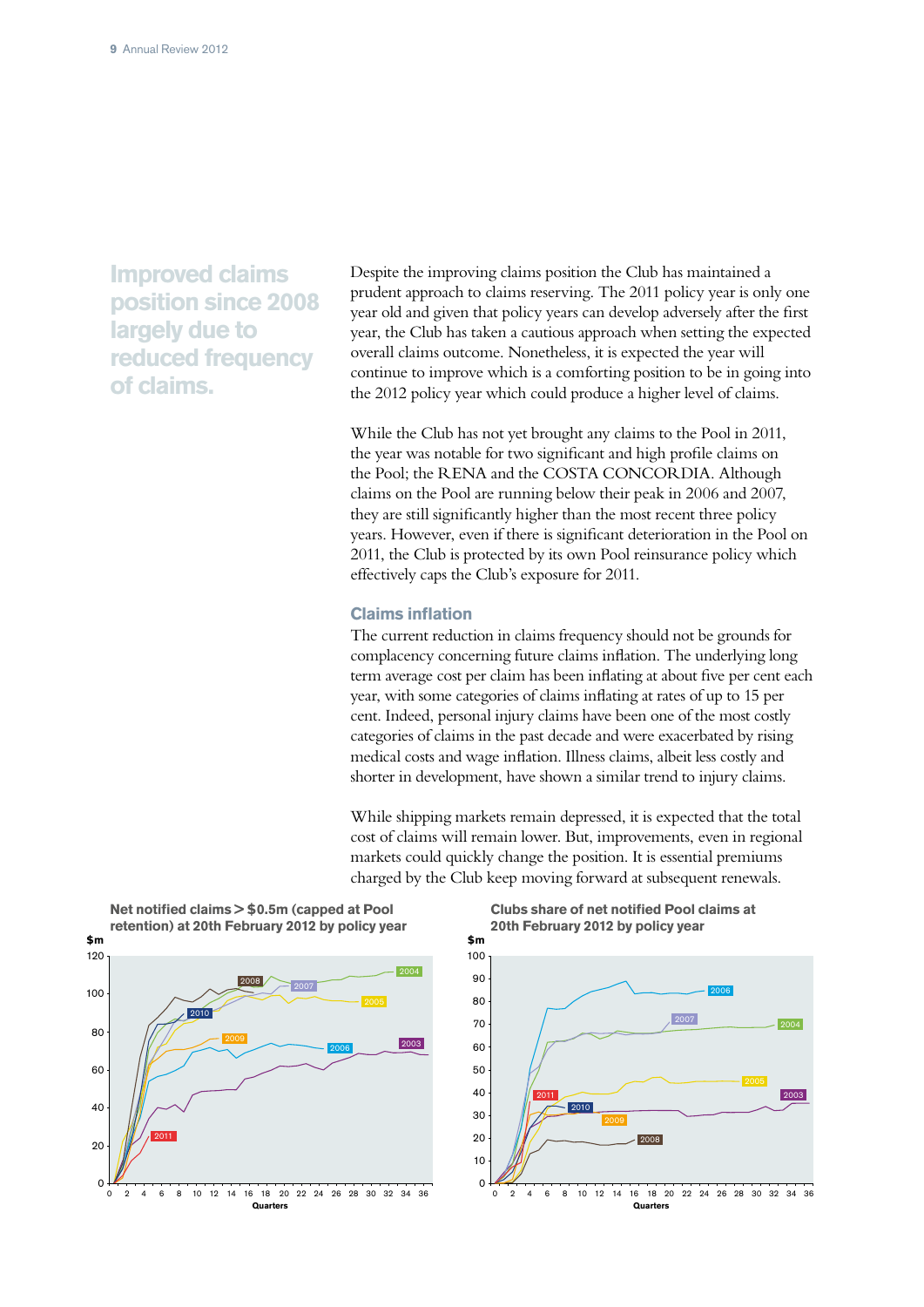# **Comprehensive reinsurance**

To ensure that the Club is protected against an adverse movement in claims, the Club has renewed its comprehensive reinsurance programme for 2012, using the internal model developed for Solvency 2 compliance to design the programme. The reinsurances will protect the Club from a run of larger than usual claims, whether within its own retention or the Pool. They will also protect the Club from a one-off very large claim. Although these reinsurances will not turn a bad year for claims into a good year, they will protect the Club from the worst effects of a surge in claims.

The main change in the International Group Excess of Loss Reinsurance contract from 2011 relates to the sharing of claims in the Upper Pool layer between \$45-60 million where the club bringing the claim retains ten per cent of the cost, with the remaining 90 per cent being shared between all clubs on the basis of net weighted tonnage (tonnage adjusted to reflect reinsurance contributions). The UK Club's record on the Pool continued to be very satisfactory with a loss record of 92 per cent amounting to a credit balance of \$69 million.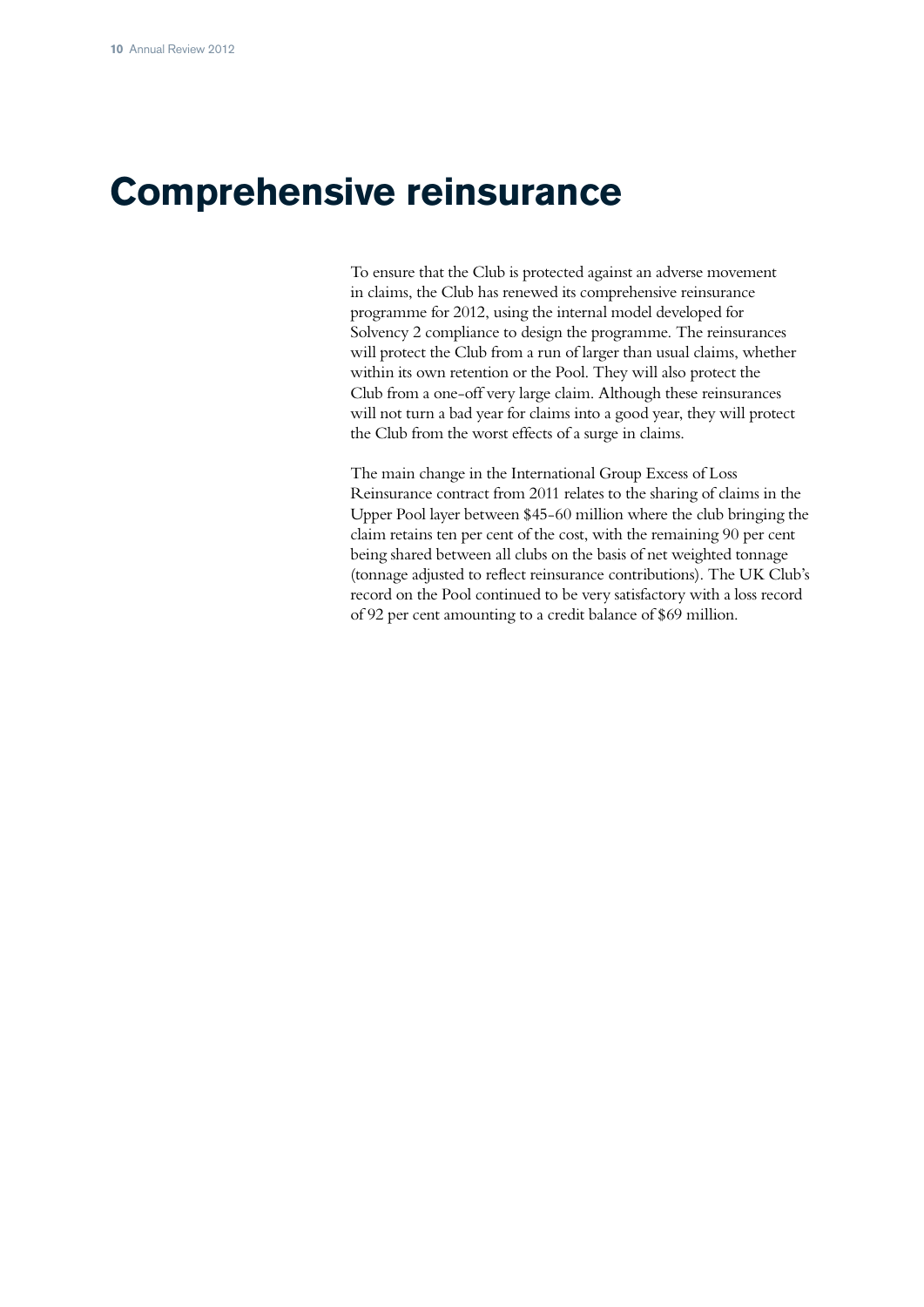" **The reinsurances will protect the Club from a run of larger than usual claims.**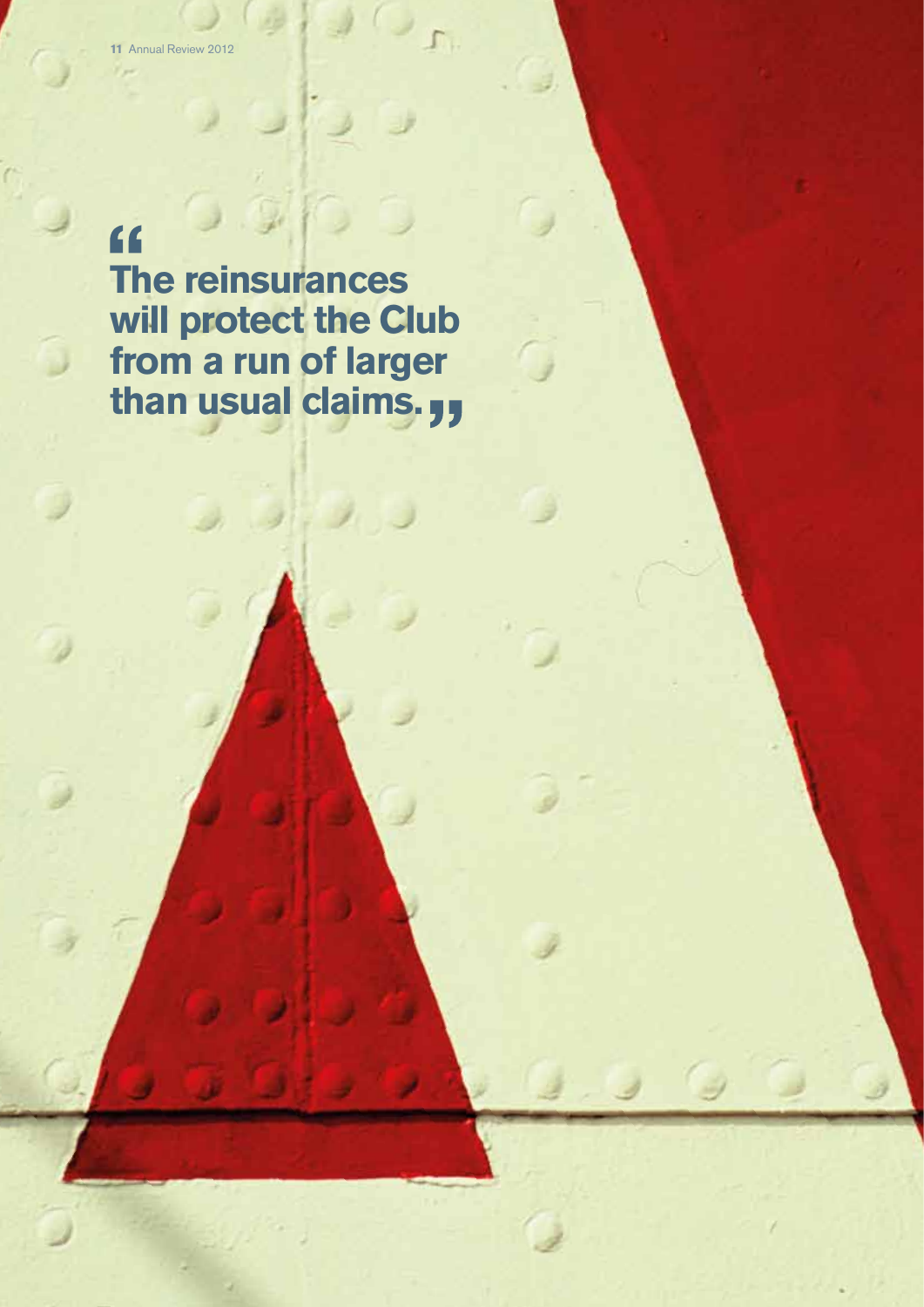# **Positive investment return**

Investment income contributed \$18.6 million to the overall result in 2011. This is a lower return than last year, but a result which reflects the decision of the Club to reduce risk in its investment portfolio. Although the Club's investment portfolio was not directly exposed to the most affected areas, it was decided, in the light of the ongoing Eurozone crisis and heightened geopolitical concerns, to lower investment risk. The proportion of the funds held in equities was reduced from about 15 per cent to about 10 per cent of the portfolio. The proceeds from the sale of the equities were invested in short duration fixed interest securities. Following a strong rally in equities since the end of last year, these measures have inevitably reduced the return for the year, but a strategy aimed at the preservation of members' capital was the sensible approach to adopt at a time of uncertainty and market volatility.



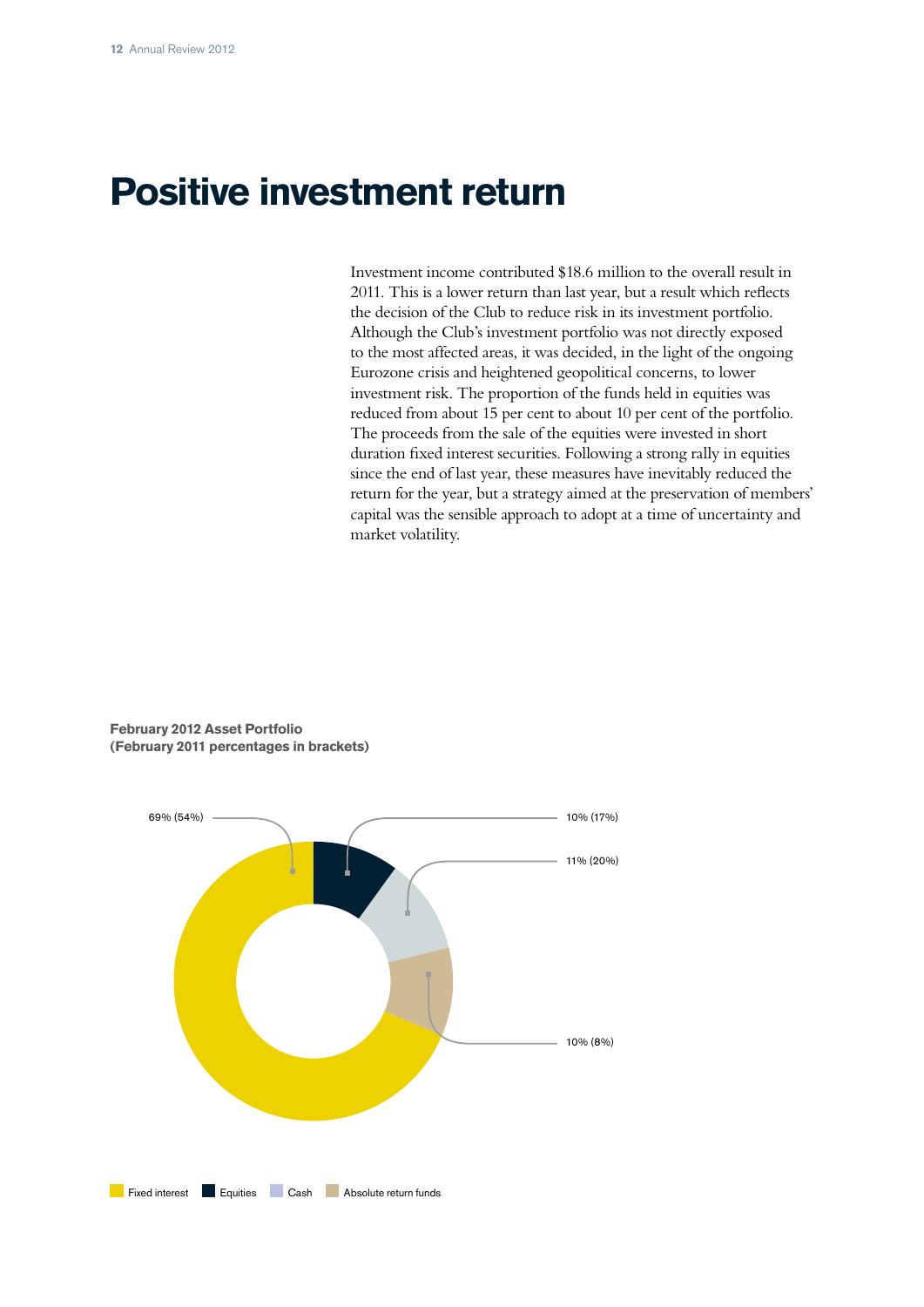**Preservation of members' capital at a time of uncertainty and market volatility.**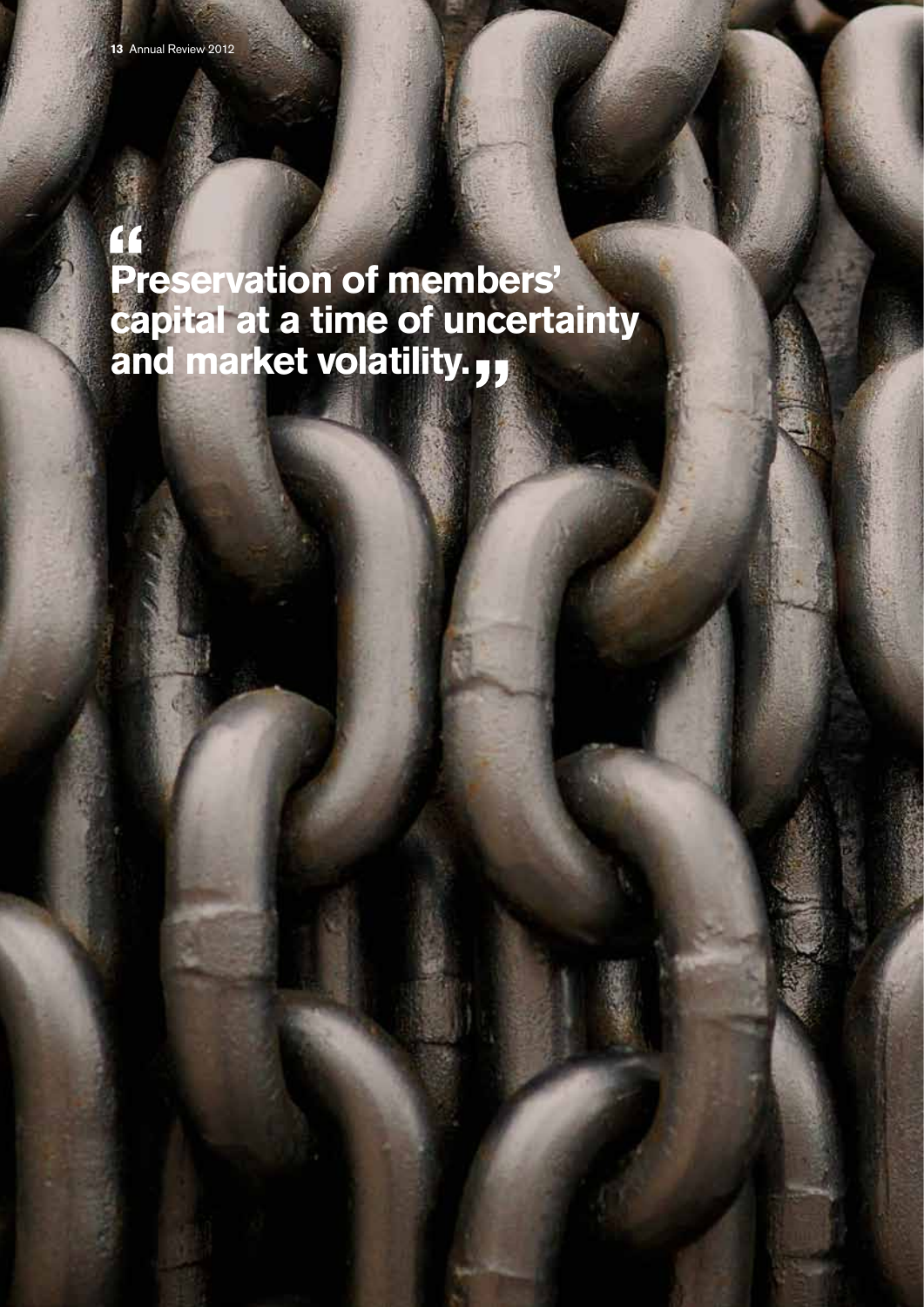# **Continuing Club support**

### **Political issues**

A recent trend has been a change in the way that trade sanctions are imposed on other countries by the United States and by the European Union. Sanctions are being imposed that prohibit bankers and insurers from providing services to shipowners who trade legally with embargoed nations. Providers of such services may find that they are the subject of potential criminal penalties if they unwittingly breach these sanctions.

The UK Club and the other IG Clubs have been drawing the attention of governments to the potential risks to innocent third parties from sanctions legislation on liability insurance, but with little evident success thus far. Sanctions of this type have been imposed on Iran and Syria and the trend seems likely to continue. The Club has co-ordinated advice and support for members via a specialist section of its website that includes its work with the International Group as well as legal and government advice.

Piracy remains a major issue for ship owners trading almost anywhere in the Indian Ocean and the Arabian Sea, and more recently in West Africa. Whilst it is encouraging that the number of successful attacks has diminished in recent months, helped by better awareness of Best Management Practices (BMP4), and the more widespread use of armed guards on board, the latter raises a number of issues for ship owners.

The Club receives many requests from Members for assistance on contractual issues that arise from piracy. These range from charter party clauses to armed guard contracts, and from issues of insurance cover to the transportation and rules for use of firearms. Although the Club is not directly involved in paying ransoms to free ships from piracy incidents, the Club sees claims from seafarers in the aftermath of attacks and, through the International Group, is heavily involved in discussions with governments, the military and industry bodies to progress issues of concern to ship owners.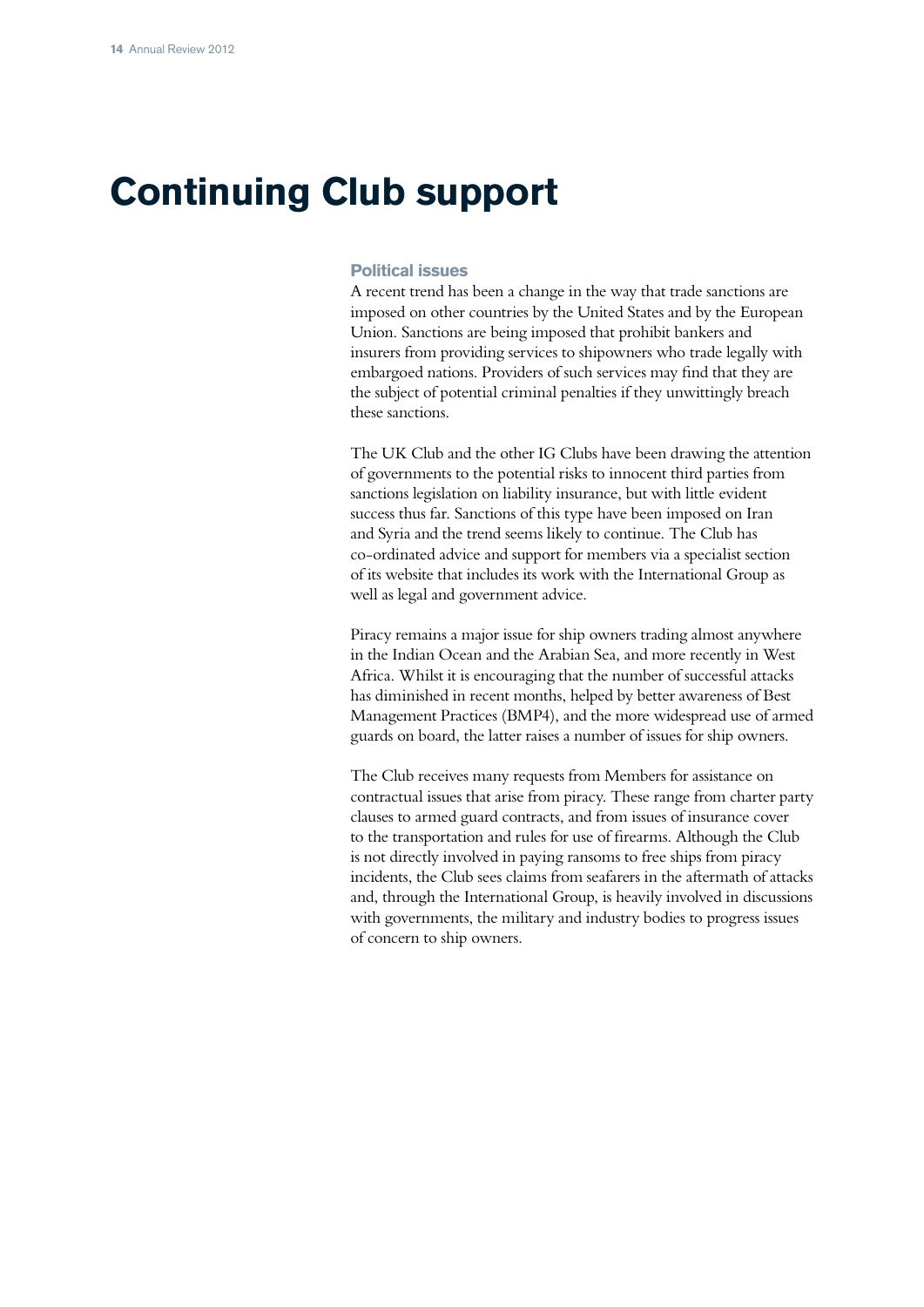**Strategic guidance to owners and operators on the problems they face.**

## **Risk management initiatives**

After much study and in-depth trials with shipowners, the Club launched an innovative risk management scheme utilising a 'BowTie' approach to identifying areas of risk and minimising the occurrence of incidents. This approach offers strategic guidance to owners and operators on tackling the root cause of expensive claims. Using quantified real-life case examples owners and operators are able to invest proportionately in risk management and loss prevention activity.

The Club's loss prevention team also produced a considerable number and variety of specialist loss prevention materials covering tanker, dry bulk and container cargo issues, navigational issues such as ECDIS and people claims such as stowaways and personal injury risks. A new DVD, "The Missing Link" covered the causes of mooring accidents and steps that can be taken to make the mooring process safer. PEME, the Club's pre-employment medical scheme, passed the milestone of its 250,000th seafarer medical examination.

All these materials are freely available on the Club's website – www.ukpandi.com – as well as being highlighted to members through the weekly "Latest Update" and loss prevention email bulletins.

### **Further help and guidance**

A wide variety of advice and guidance was also published on the Club website, and occasionally in hard copy. These kept members abreast of such developing issues as the implementation of Chinese pollution legislation, port access and radiation concerns subsequent to the Japan earthquake and tsunami, sanctions against Libya, Iran and Syria as well as topics of regional interest.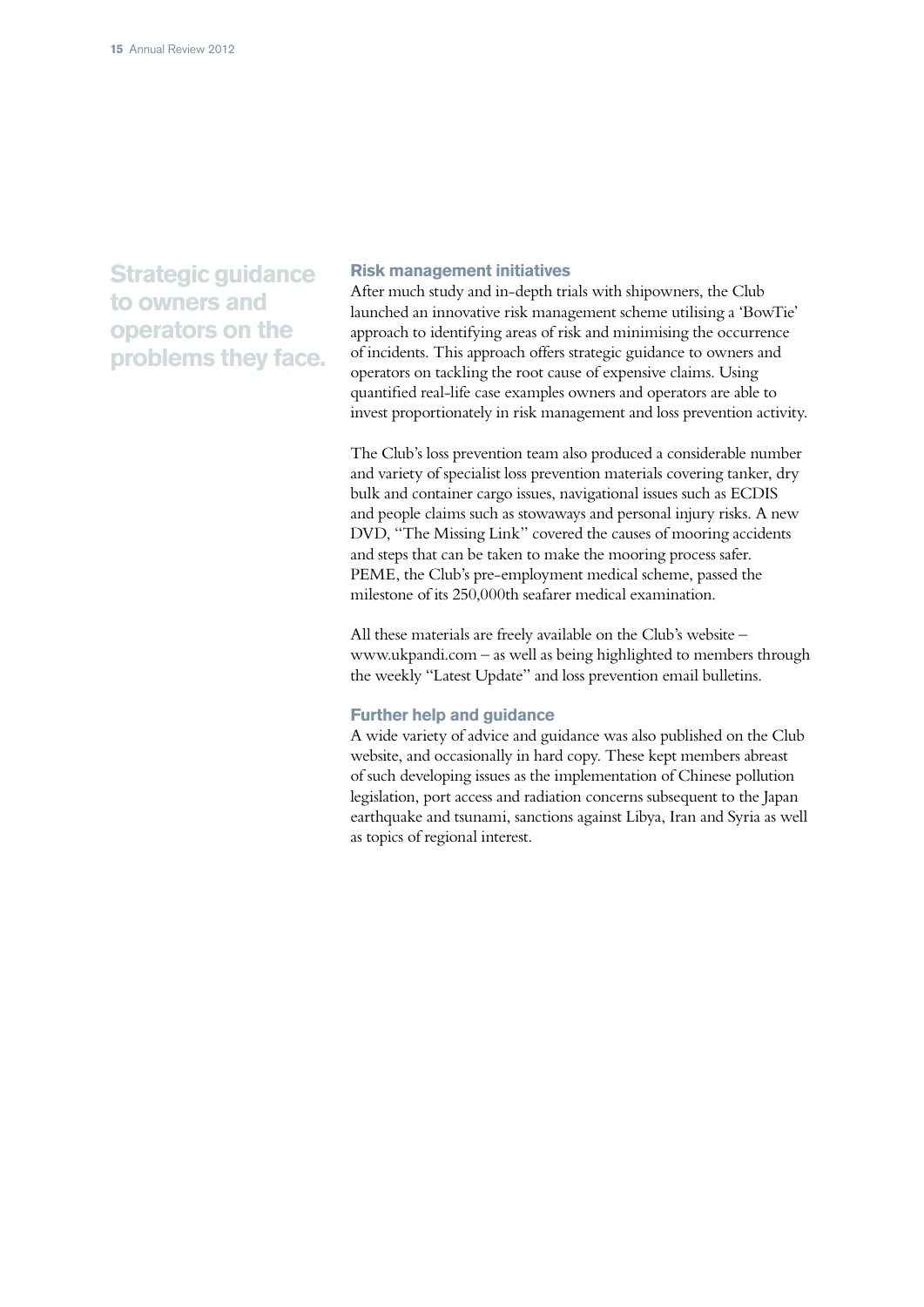# **Solvency 2**

## **Capital modelling**

As the deadline for Solvency 2 compliance approaches, the Club continues to make good progress. The key focus of the Solvency 2 work during the year has been the building of the Club's internal model and its approval through the Internal Model Approval Process (IMAP). The model focuses on insurance and counterparty risks.

Built by the managers' own actuarial team the model has been independently reviewed by a major firm of accountants and actuaries to provide further assurance of its robustness. The model has been used in the past year for assessing the capital requirements for the Independent Capital Assessment regime as well as contributing to the design of the Club's own reinsurance programme.

### **UK Club restructure**

The Club has recently announced plans to restructure its group of companies in time for the 2013 policy year. The reorganisation will not affect UK Club members' terms of entry, cover, premium or availability of funds to meet claims payments. They will continue to be members of the UK Club Bermuda, but will be insured by UK Club Europe. The Bermuda Club will become the reinsurer of UK Europe and continue to be the holding company, controlled by its members. The Club's reinsurance subsidiary in the Isle of Man, IPIR, will become dormant. By reducing the number of separately regulated insurers from two to one, the Club aims to streamline its governance, reduce compliance costs and more efficiently manage its solvency capital requirements.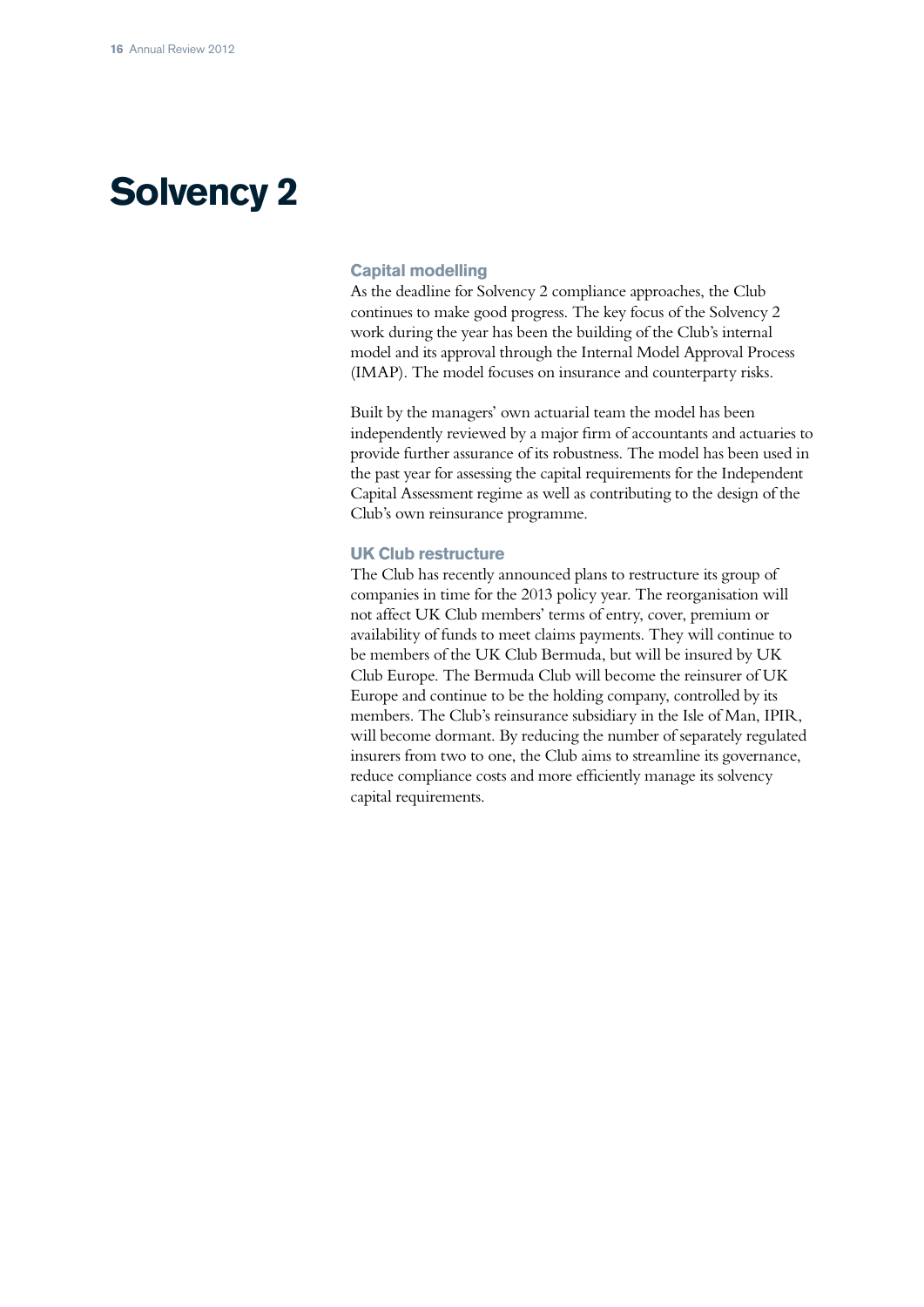$\mathbf{1}$ **Solvency 2: restructure programme will enable the Club to streamline governance, reduce compliance costs and manage the Club's solvency capital requirements more efficiently.**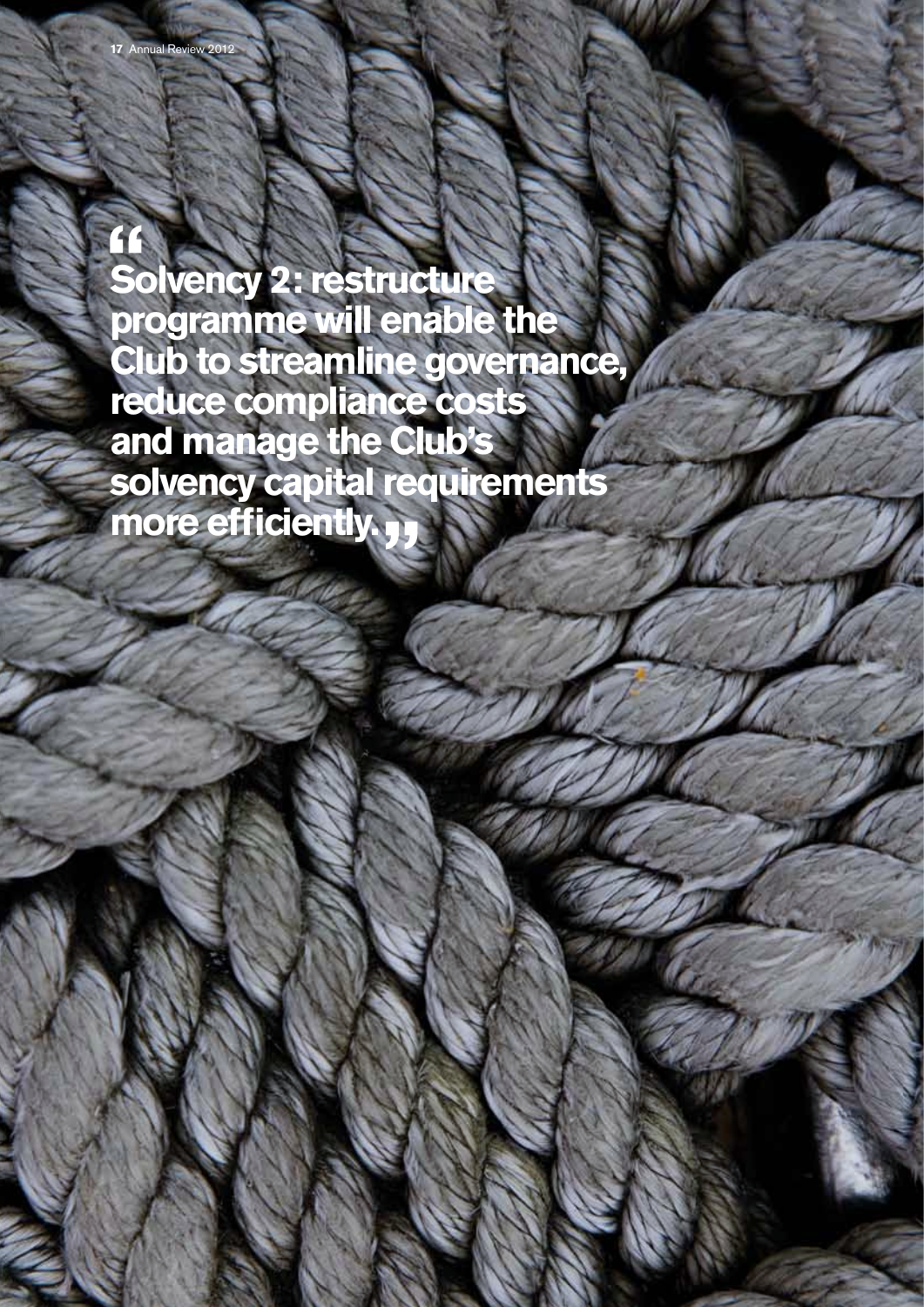# **In conclusion**

**In these uncertain times for shipping the UK Club is making every effort to ensure that it remains at the forefront of the P&I market.**

**That commitment is the guiding principle for everything the Club does, whether it is the competitive insurance and services that the Club provides to members worldwide or the strengthening of its capital position, essential for any insurance provider in the modern regulatory environment.**

**www.ukpandi.com**